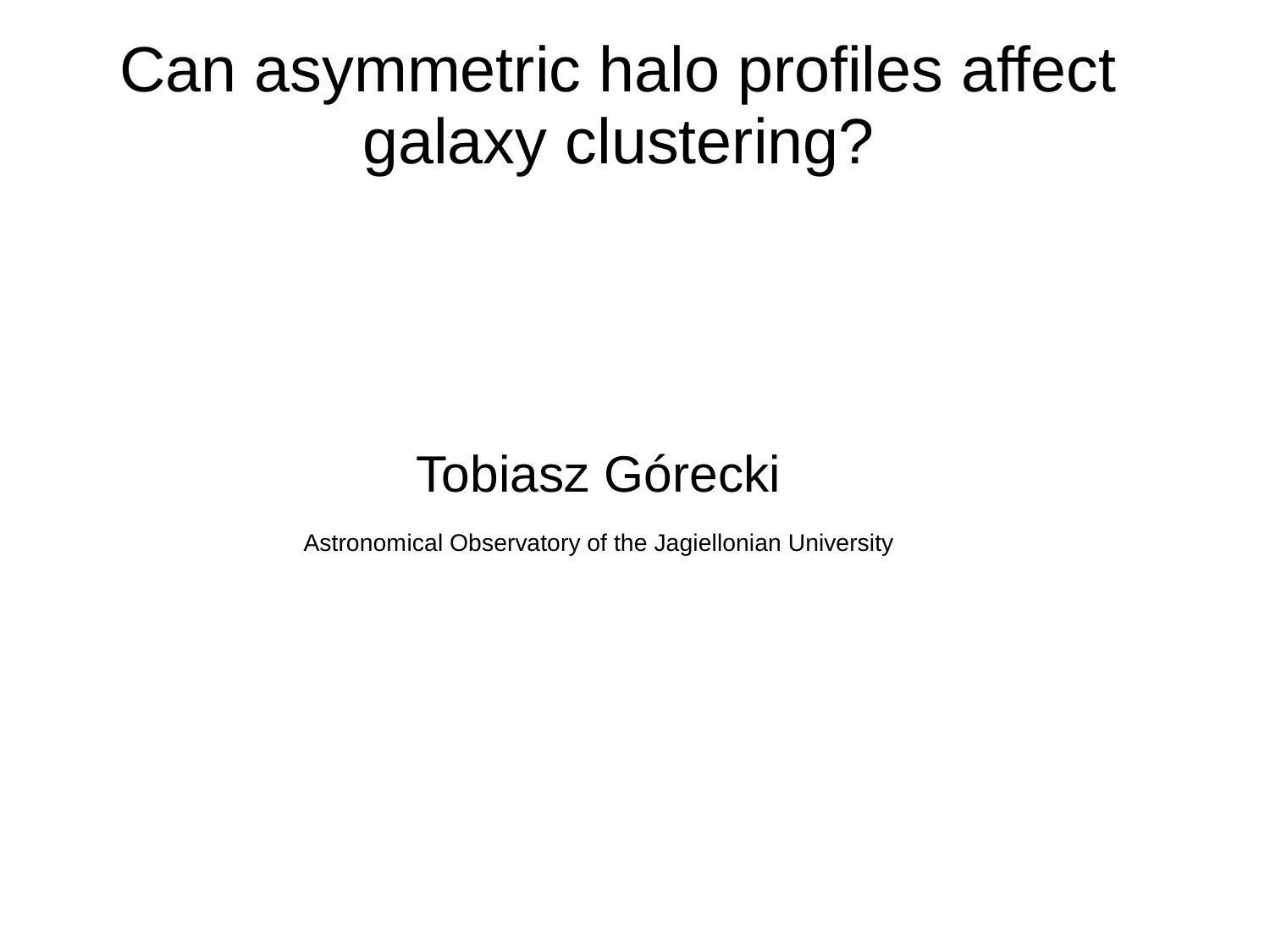# Outline

1. Introduction: are dark matter haloes symmetric or asymmetric?

2. How can the shape of the dark matter haloes affect galaxy clustering measurements?

3. Halo asymmetry from the SDSS data.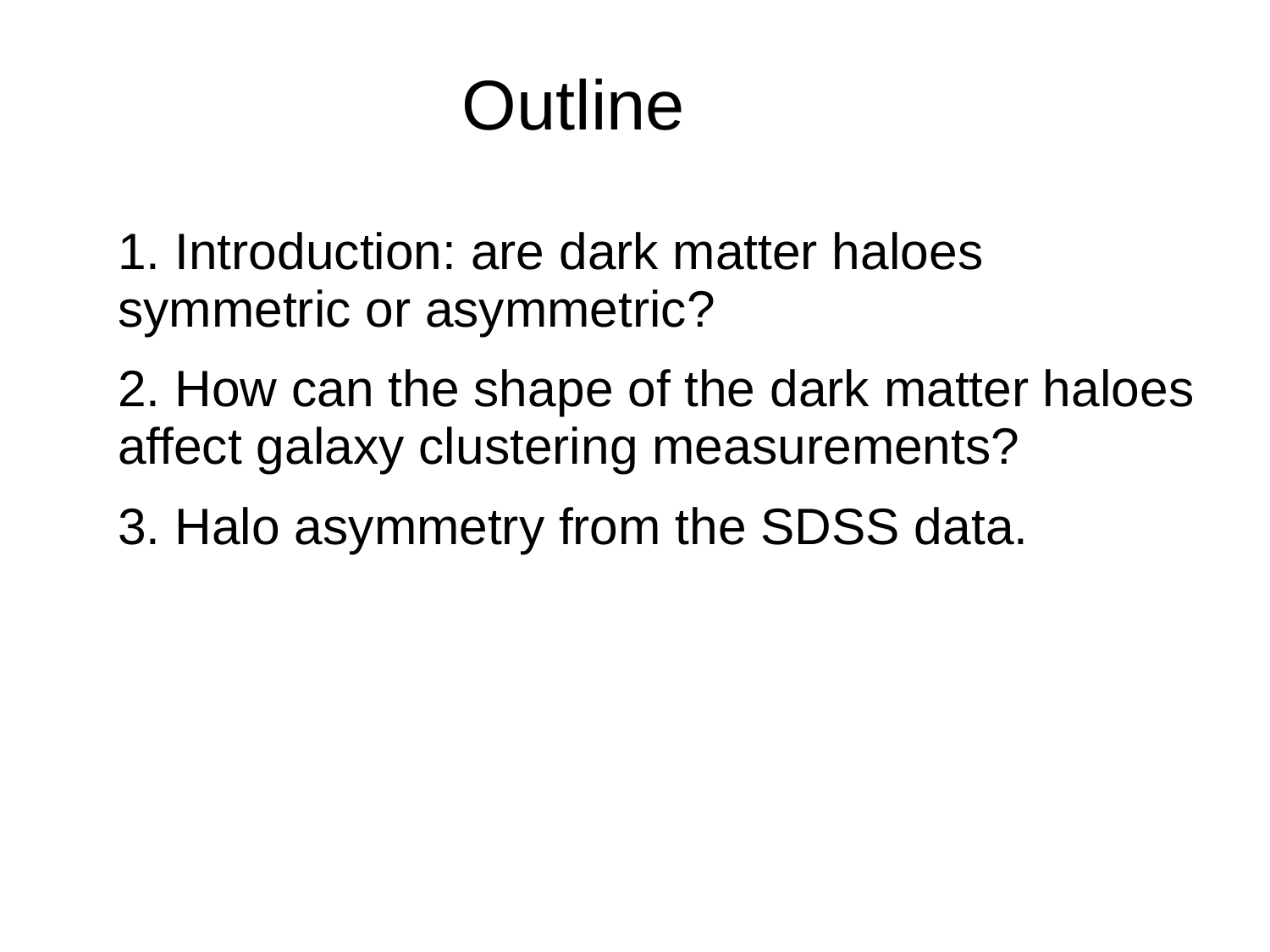#### Introduction: are dark matter haloes symmetric or asymmetric?

Measure asymmetry DM halo for galaxy





-strong gravitational lensing -weak gravitational lensing

DIRECT OBSERVATIONS COSMOLOGICAL SIMULATIONS

e.g. MultiDark Planck simulations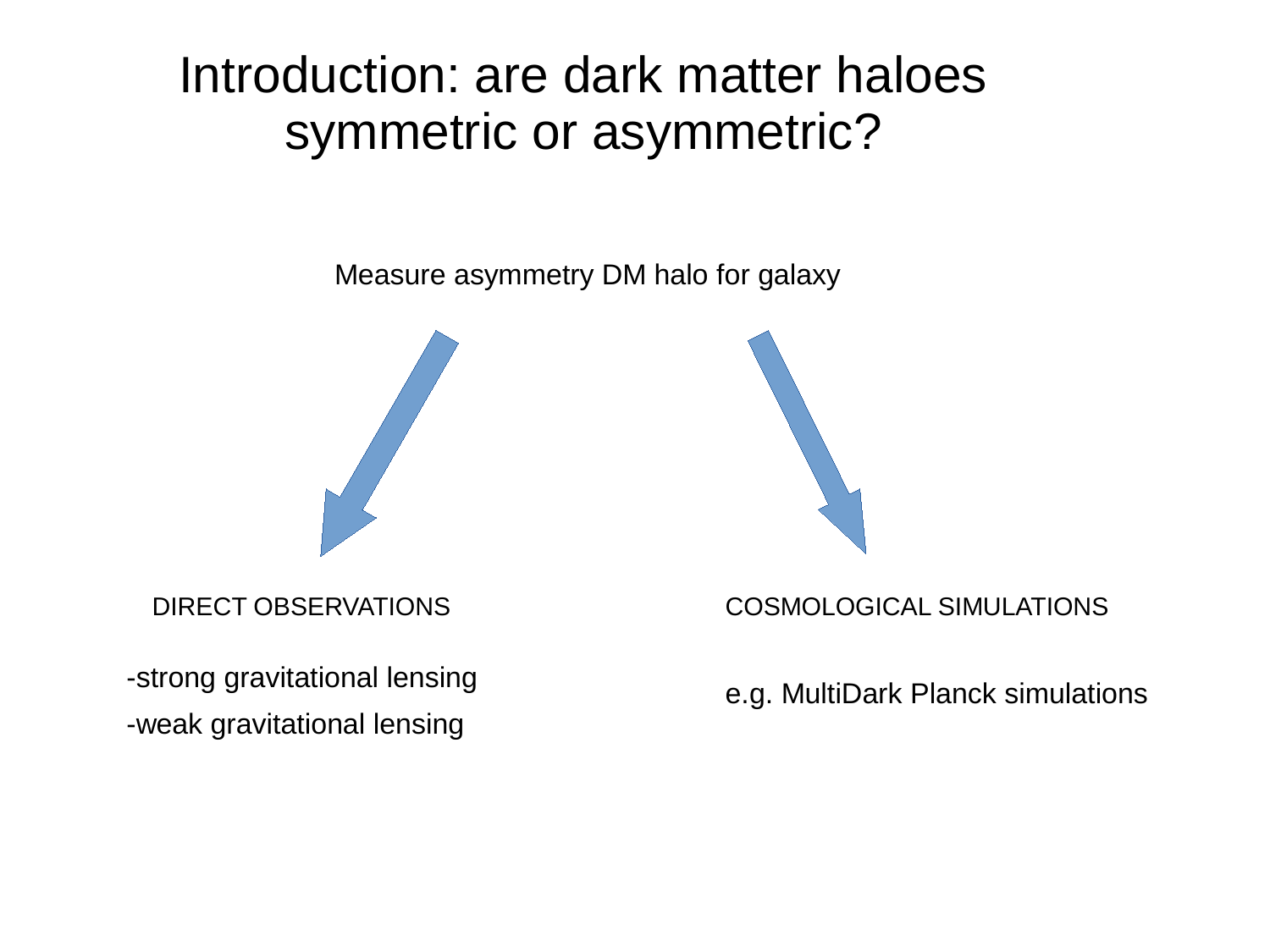- We use cosmological DM simulation SMDPL (The Small MultiDark Planck simulation, Klypin et al. 2014).
- Total number of particles using in SMPLS is 3840^3 with mass resolution  $9.63 \times 10^{17}$  M /h within box size 400 Mpc/h.
- In this simulation, dark matter halos are identified (FoF) and halo shapes estimated (by an algorithm based on inertia tensor, Allgood et al. 2006).

b/a - the ratio of the second largest shape ellipsoid axis to the largest shape ellipsoid axis

 $a/c$  – the ratio of the smallest shape ellipsoid axis to the largest shape ellipsoid axis

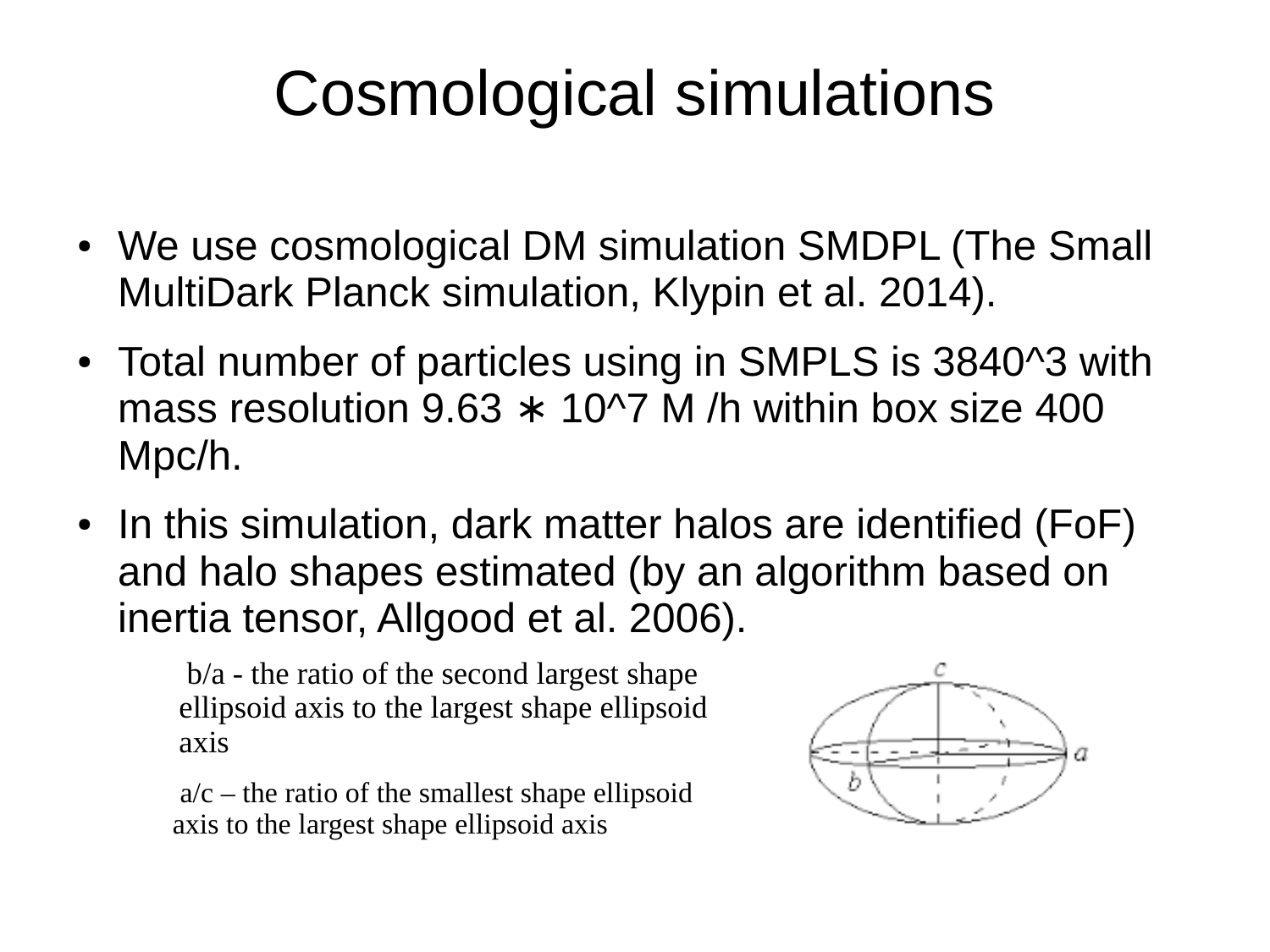DM haloes are triaxial ellipsoids. The asymmetry components b/a and c/a of a DM halo as a function of dark halo mass in subsequent redshift bins for  $0 < z < 1.26$ .



**Asymmetry rises with halo mass.**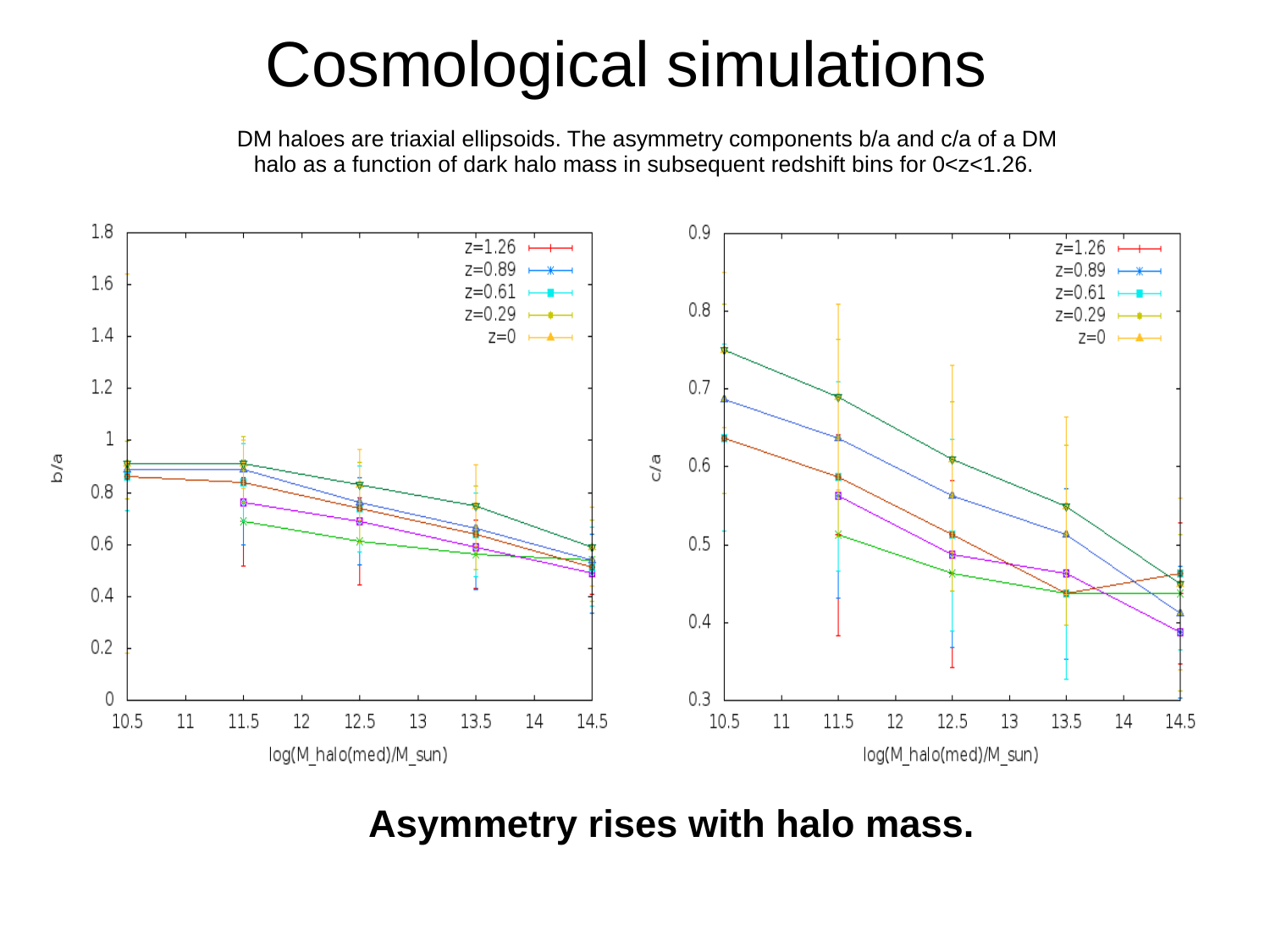The asymmetry components b/a and c/a of a DM halo as a function of redshift in subsequent halo mass bins for 10.5<log(M\_{halo})<14.5.



**Asymmetry rises with redshift as well**.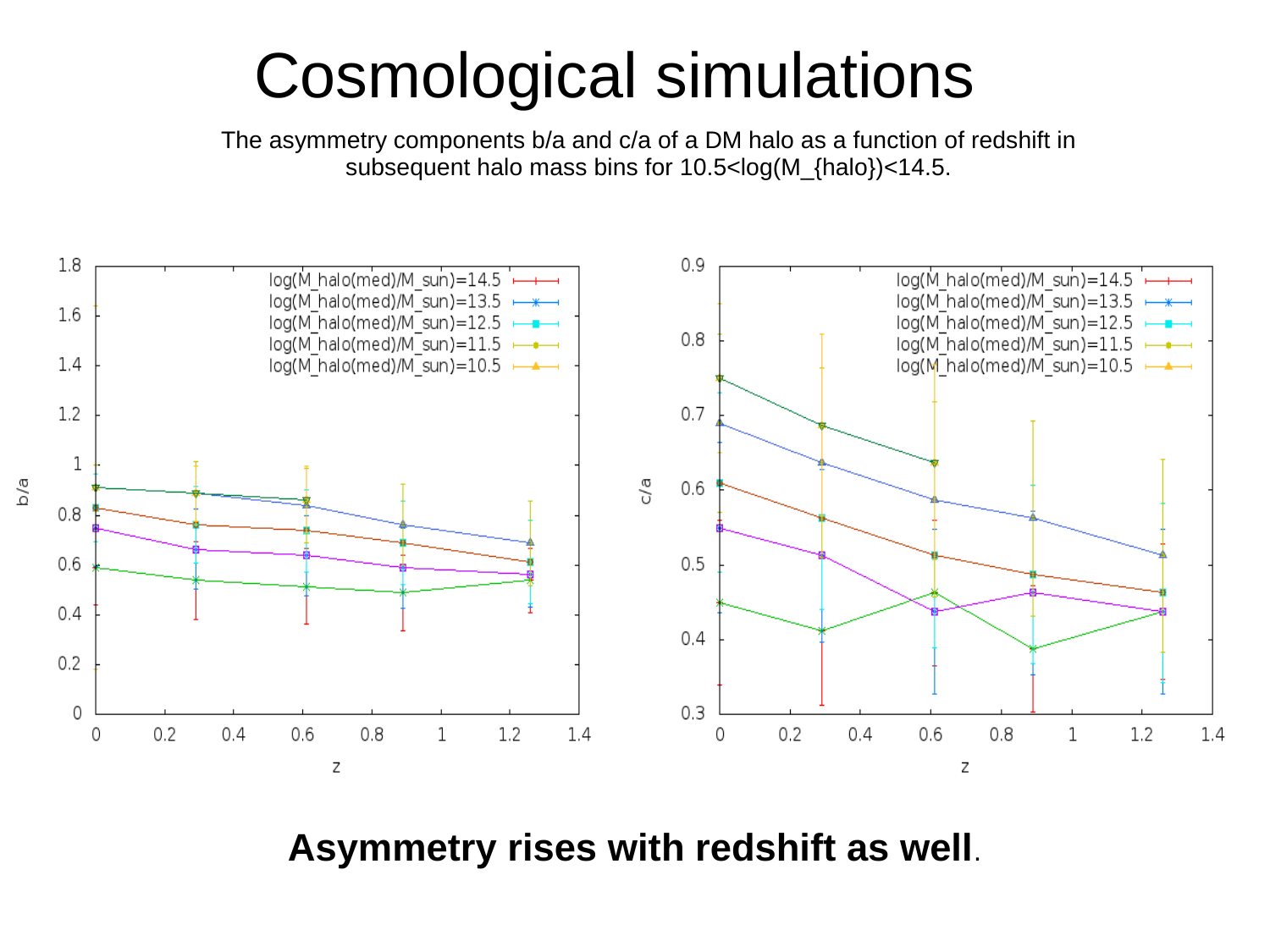Ratios (b/a) and (c/a) as a function of redshift 0<z<1.26



Conclusions from cosmological simulations(SMDPL): -asymmetry of dark matter haloes strongly depends on halo mass and redshift -for z=0-0.2 a component c/a changes with redshift much more rapidly than a component b/a; we can then assume a component b/a to be roughly constant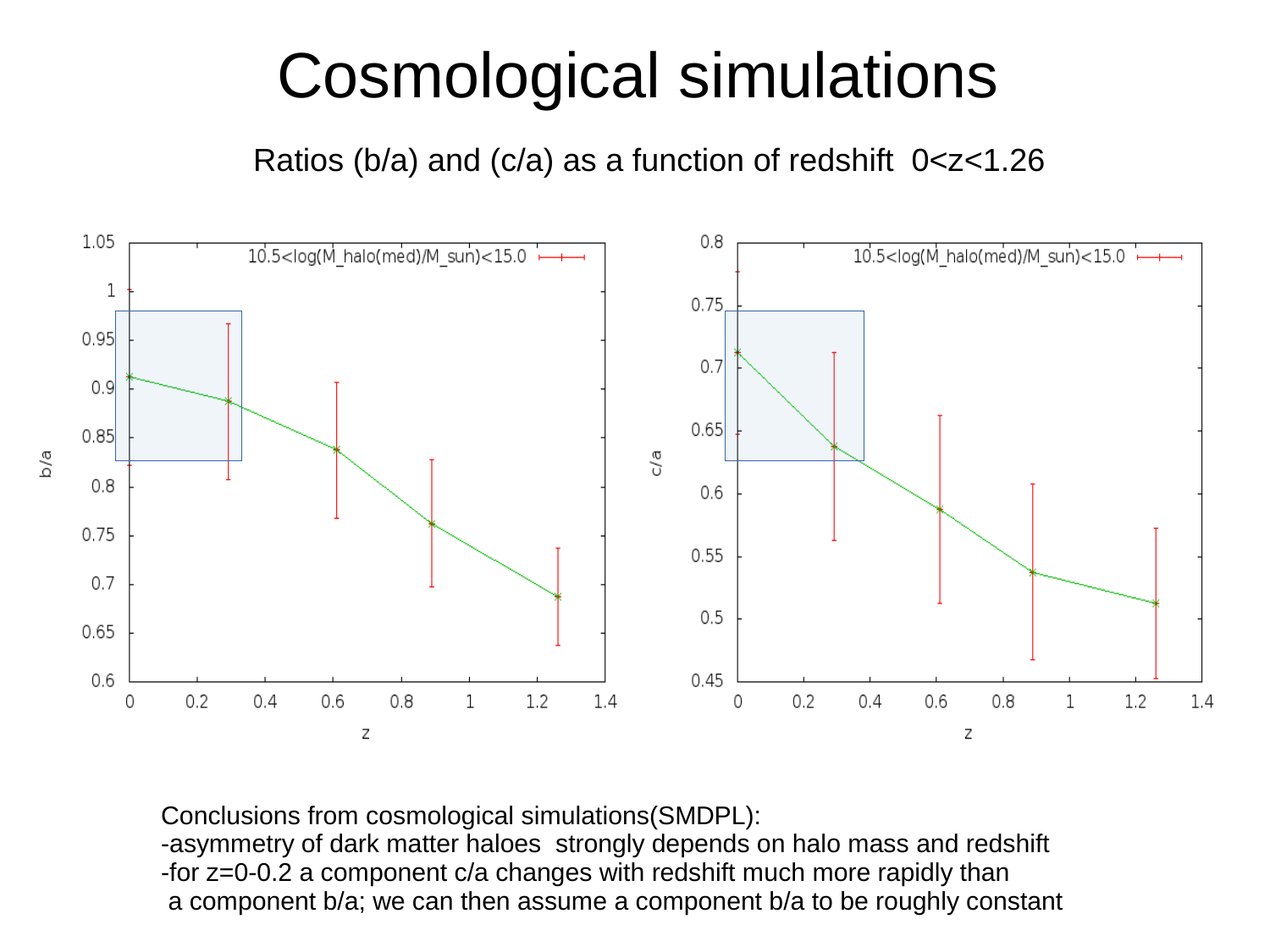### Theoretical model for NFW dark matter profile asymmetric in one direction

$$
\rho(a) = \frac{\rho_0}{\left(\frac{a}{a_s}\right)\left(1 + \frac{a}{a_s}\right)}
$$
\n
$$
a(R) = \sqrt{R^2 + \left(\frac{R}{\eta}\right)^2}
$$
\nfor  $a(R, \eta = 1) = \sqrt{R^2 + R^2} = \sqrt{2R}$ 

$$
a(R) = \frac{R}{\sqrt{2}}\sqrt{1+\frac{1}{\eta^2}}
$$

NFW dark matter halo profile

$$
\rho(r)=\frac{\rho_0}{\frac{r}{R_s}\Big(1\ +\ \frac{r}{R_s}\Big)^2}
$$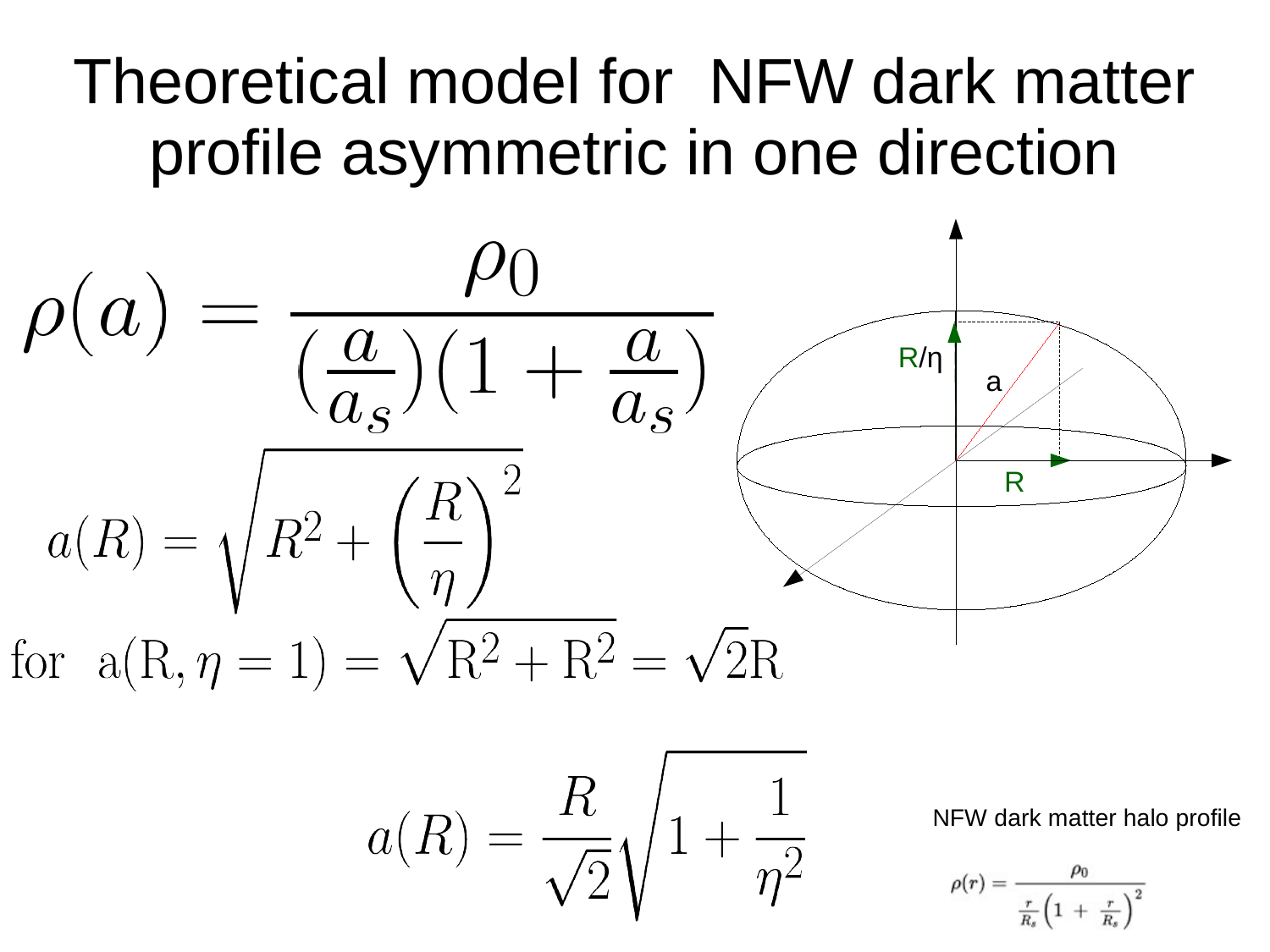#### Galaxy Correlation Function - the most convenient measure of galaxy clustering

Correlation function describes the excess probability of finding a pair of galaxies, as the function of separation, compared to a random distribution (e.g. Peebles 1980).



Pollo et al. 2005

In the first approximation correlation function can be fit by a power law



 $\xi(r) = \left(\frac{r}{r_0}\right)^{-1}$ 

$$
\xi(r)=\xi^{1h}(r)+\xi^{2h}(r)
$$

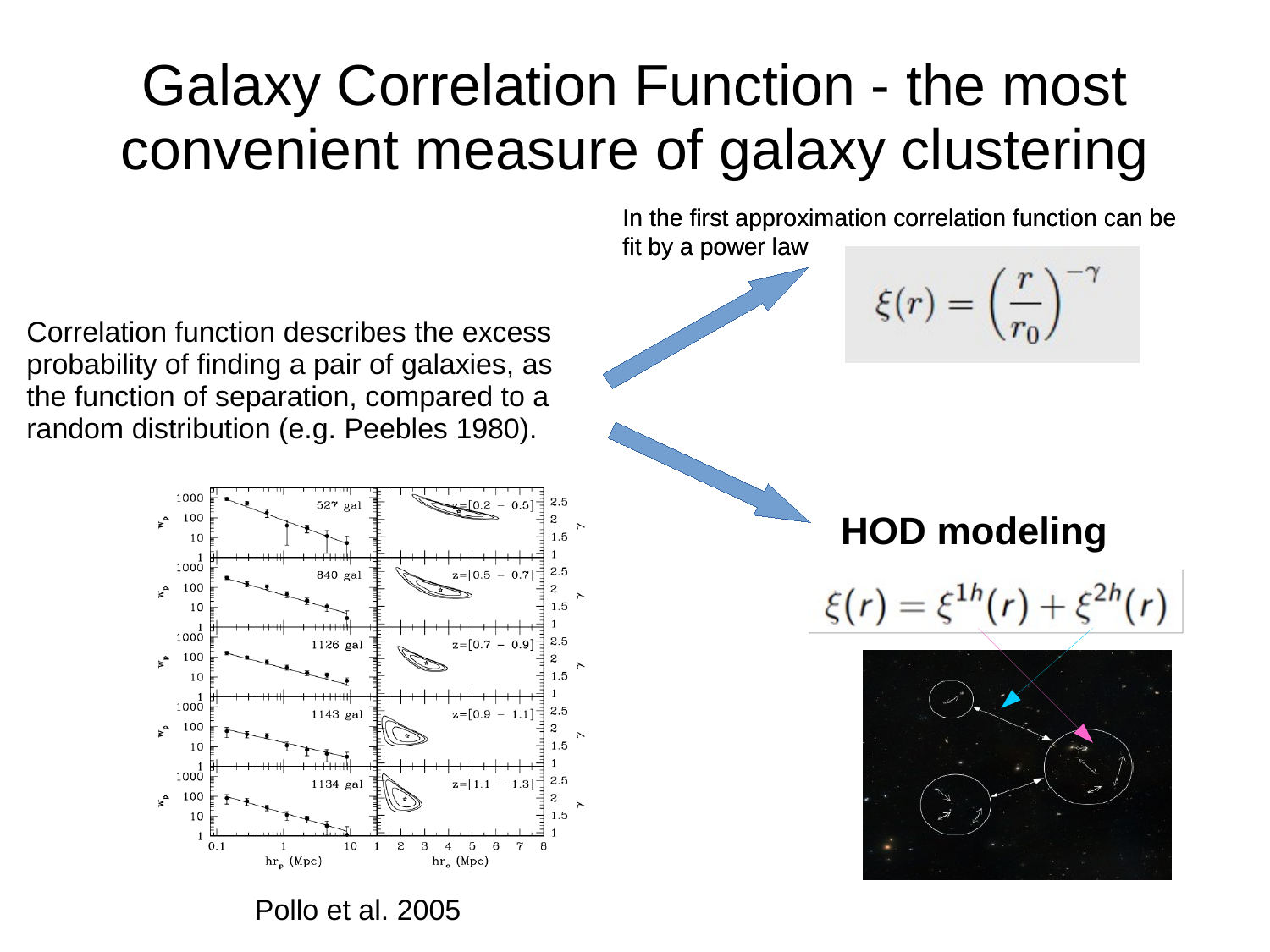## Standard HOD modeling

5 ingredients to describe Halo Occupation Distribution model:

- a) halo mass function
- b) halo bias
- c) halo occupation distribution
- d) clustering of dark matter

 e) **dark matter halo profile(usually defined by the NFW symmetric profile)**

$$
\mathsf{NFW} \text{ dark matter halo profile}
$$
\n
$$
\rho(r) = \frac{\rho_0}{\frac{r}{R_s} \left(1 + \frac{r}{R_s}\right)^2}
$$
\n
$$
1 + \xi_{\text{SS}} = \int_0^\infty dMn(M) \frac{\langle N_c | M \rangle \langle N_s | M \rangle}{\frac{N_c | M \rangle \langle N_s | M \rangle}{2n_g^2}} \frac{\rho(r|M)}{M}
$$
\n
$$
E'^{2h}(r) = \int_0^\infty dk \frac{k^2 P^{2h}(k)}{2\pi^2} \frac{\sin kr}{kr}
$$
\n
$$
E'^{2h}(r) = \int_0^\infty dk \frac{k^2 P^{2h}(k)}{2\pi^2} \frac{\sin kr}{kr}
$$
\n
$$
P^{2h}(k) = \left[\int_0^{M} \lim(r) \, dMn(M)b(M) \frac{\langle N_{\text{gal}} | M \rangle}{n_{\text{g}}'(r)} u(k|M)\right]^2 P^{\text{lin}}(k)
$$

**5 free parameters** -to describe the halo occupation distribution statistic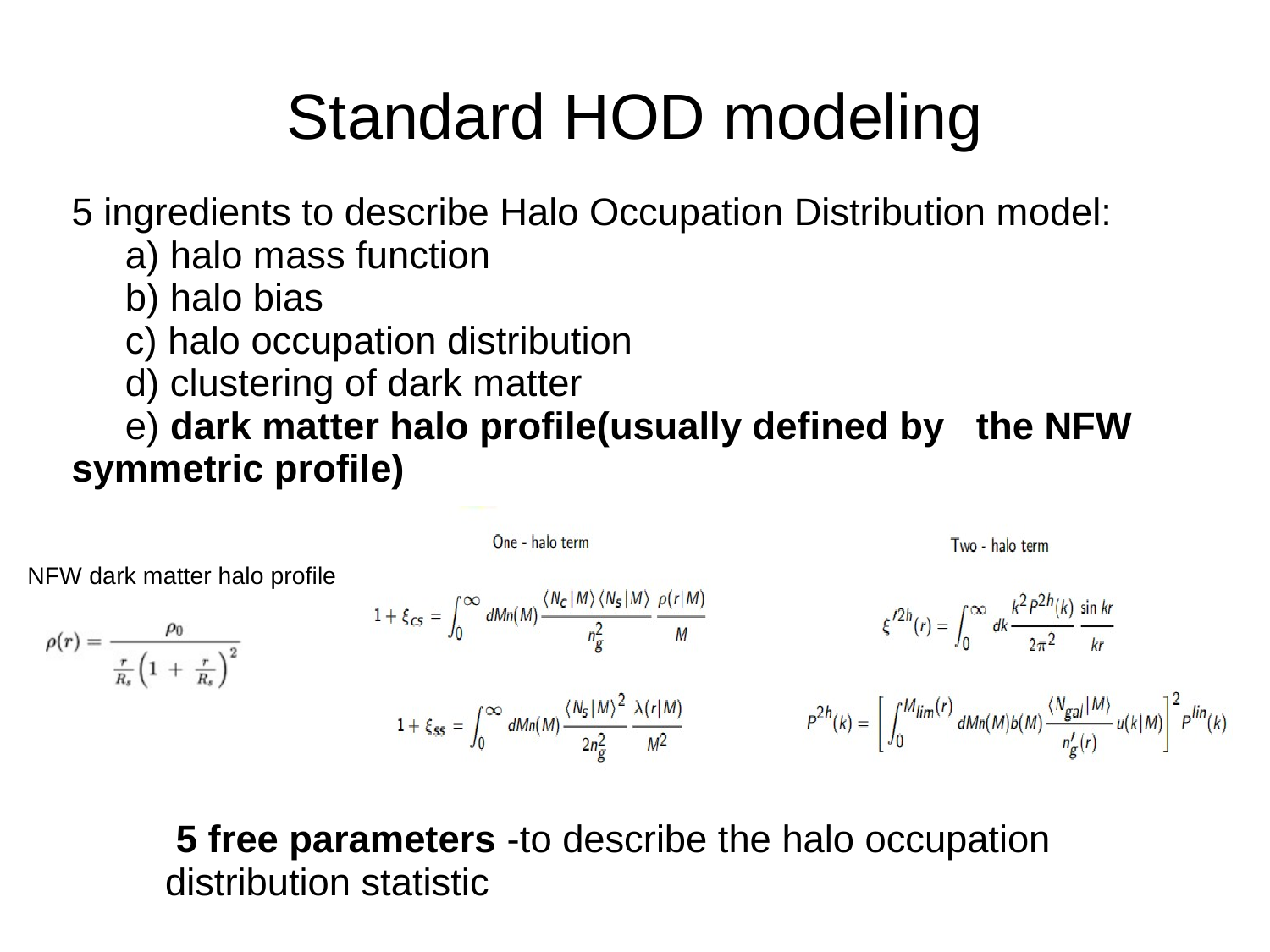How can an assymetry of the halo profile possibly affect galaxy clustering?

We develop a 6 parameter HOD model based on an asymmetric NFW profile. We then fit it to the the SDSS data (Zehavi et al. 2011) and compare the results to the 5 parameter model.

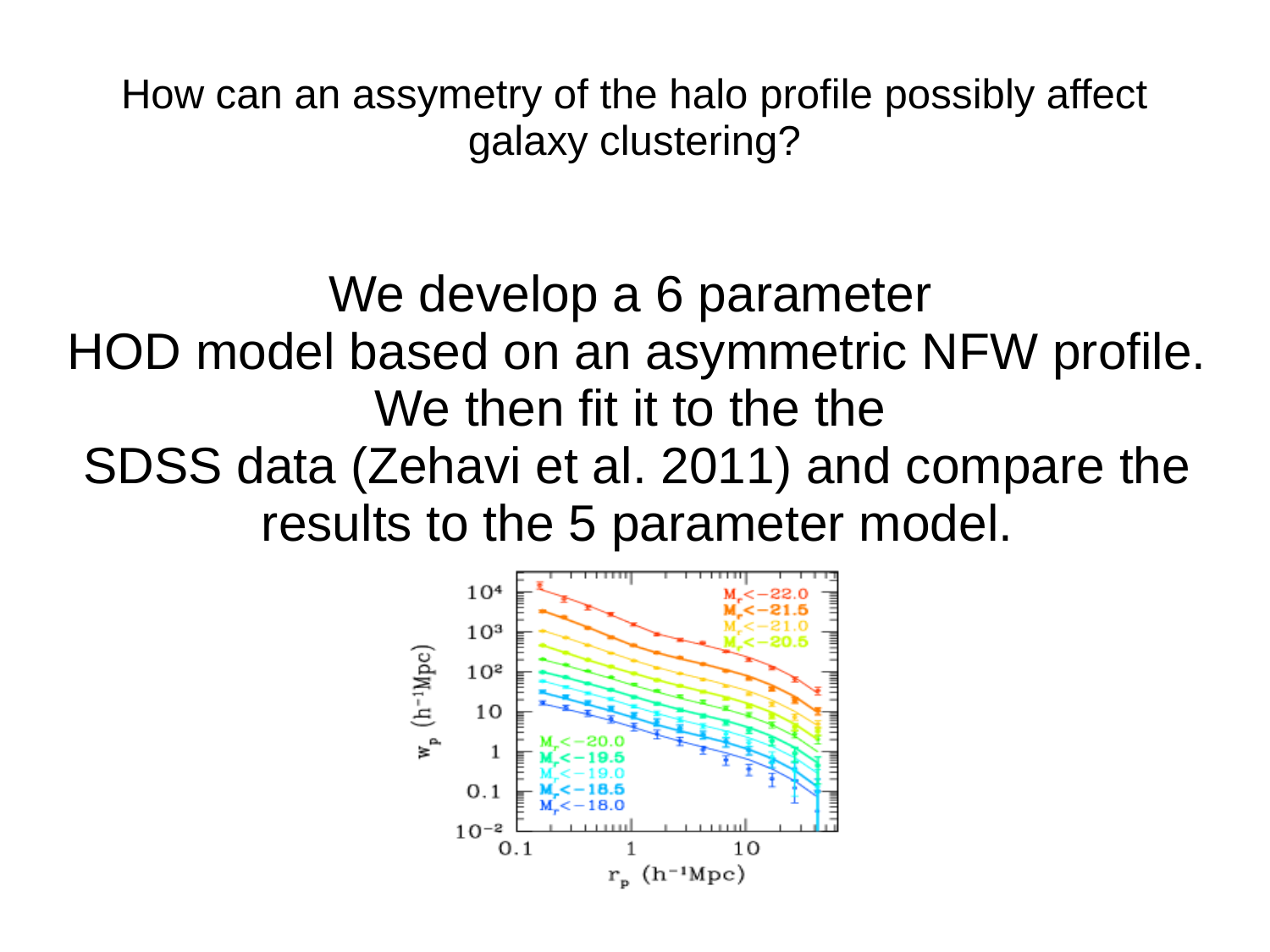#### Increasing asymmetry affects significantly (and mainly) one halo term



**HOD fit for the SDSS CF: fixed HOD parameters as computed by Zehavi 2011 but with a changing asymmetry**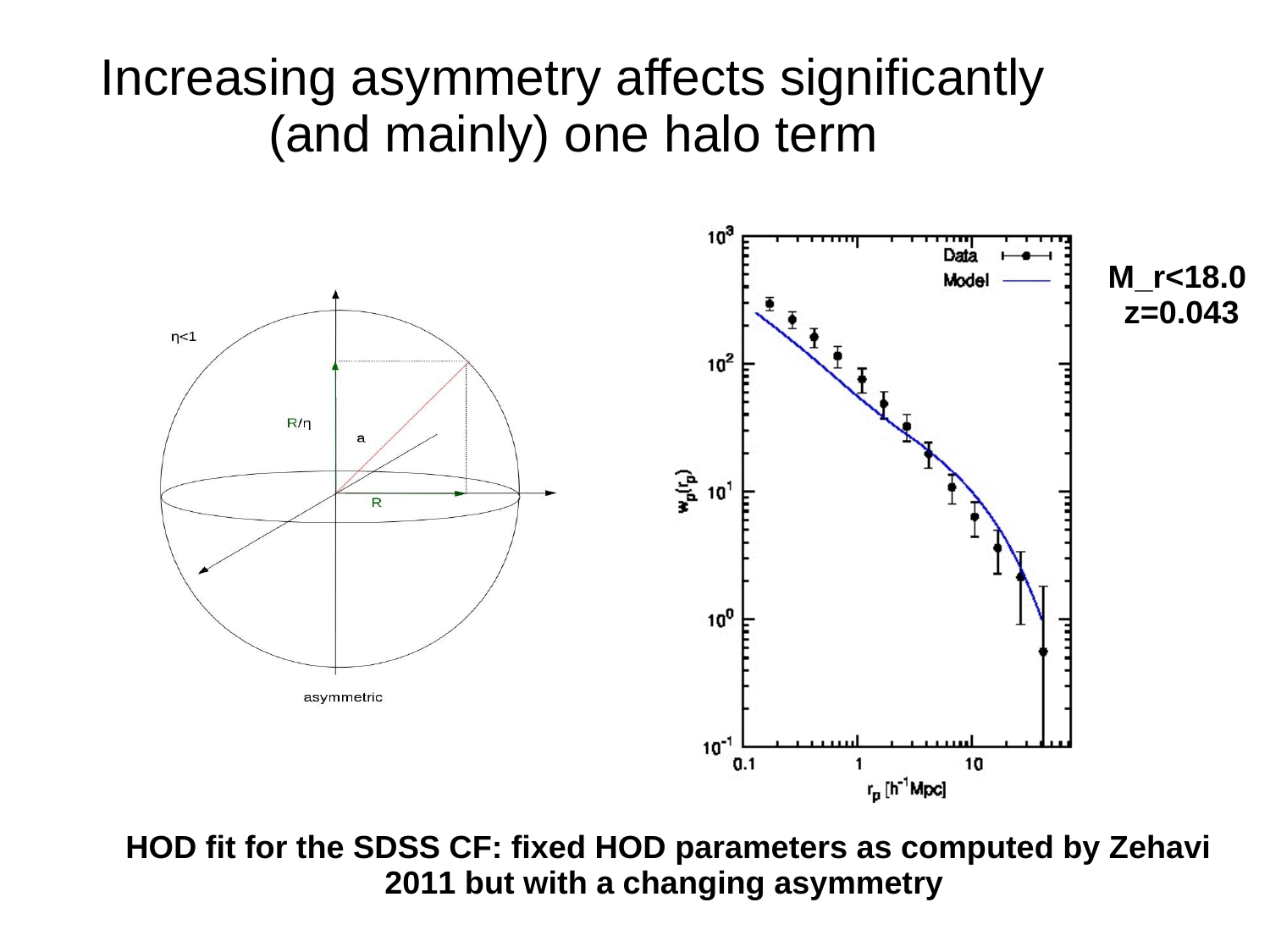HOD modelling with asymmetrical NFW dark matter profile for SDSS data: at low z we obtain the best fit for a practically symmetric halo



#### **M\_r<-18.0 z=0.043**

Results for 5 parameters Fixed at the values given by Zehavi(2011): asymmetry can improve the fit.

Fitting all 6 parameters Independently gives Very similar result

Best fit for a symmetric NWF profile η=1 Asymmetric NWF profile: Best fitted η=0.98

**HOD fit of SDSS:(CF from Zehavi et al. 2011): but for the lowest z and faint luminosities the best fit corresponds to an almost negligible asymmetry .**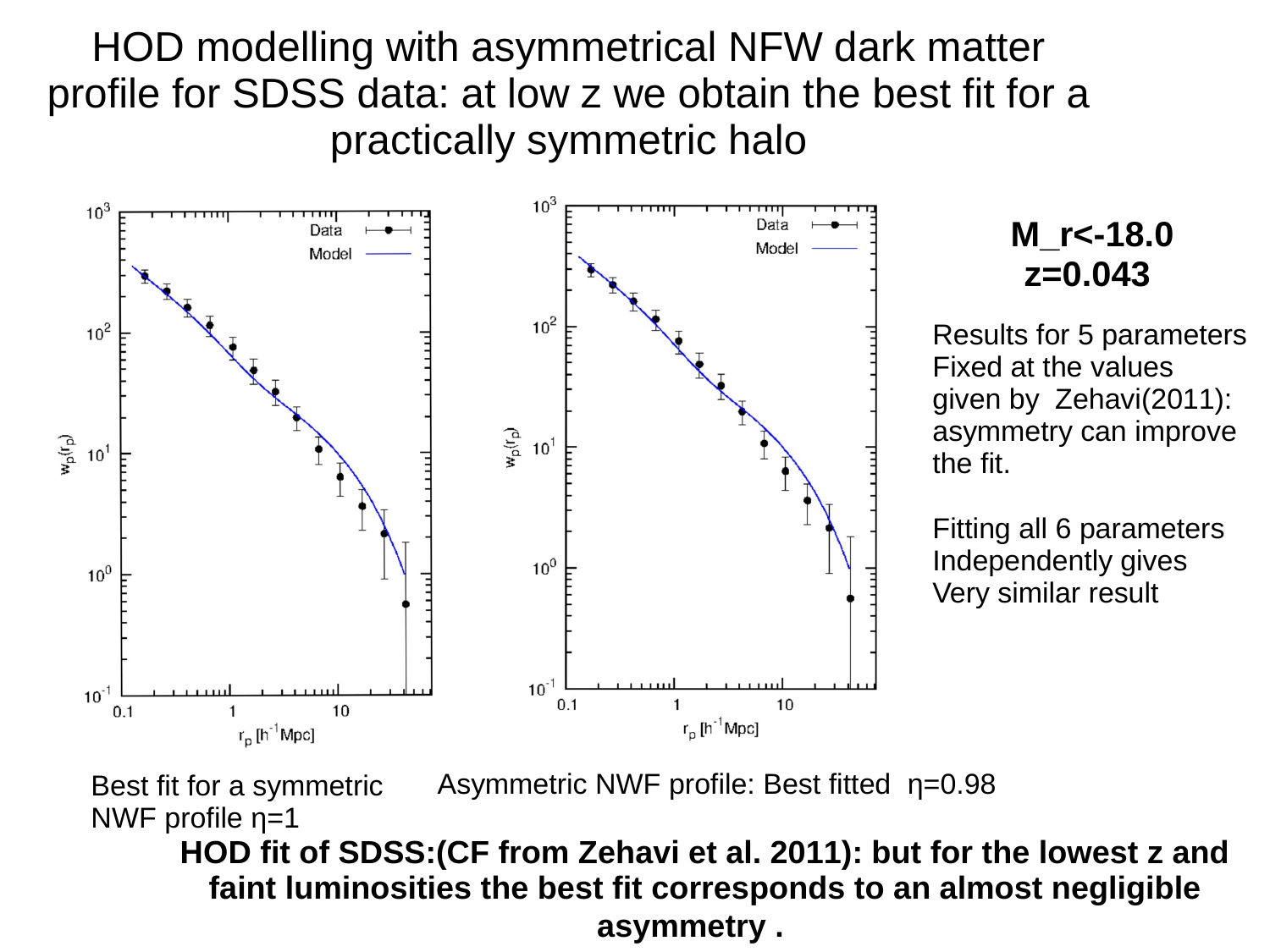#### Asymmetry parameter η rises with z for SDSS as a function of luminosity



**For the SDSS data, the best fitted asymmetry parameter η rises with limiting sample luminosity (and corresponding median z of a sample)**